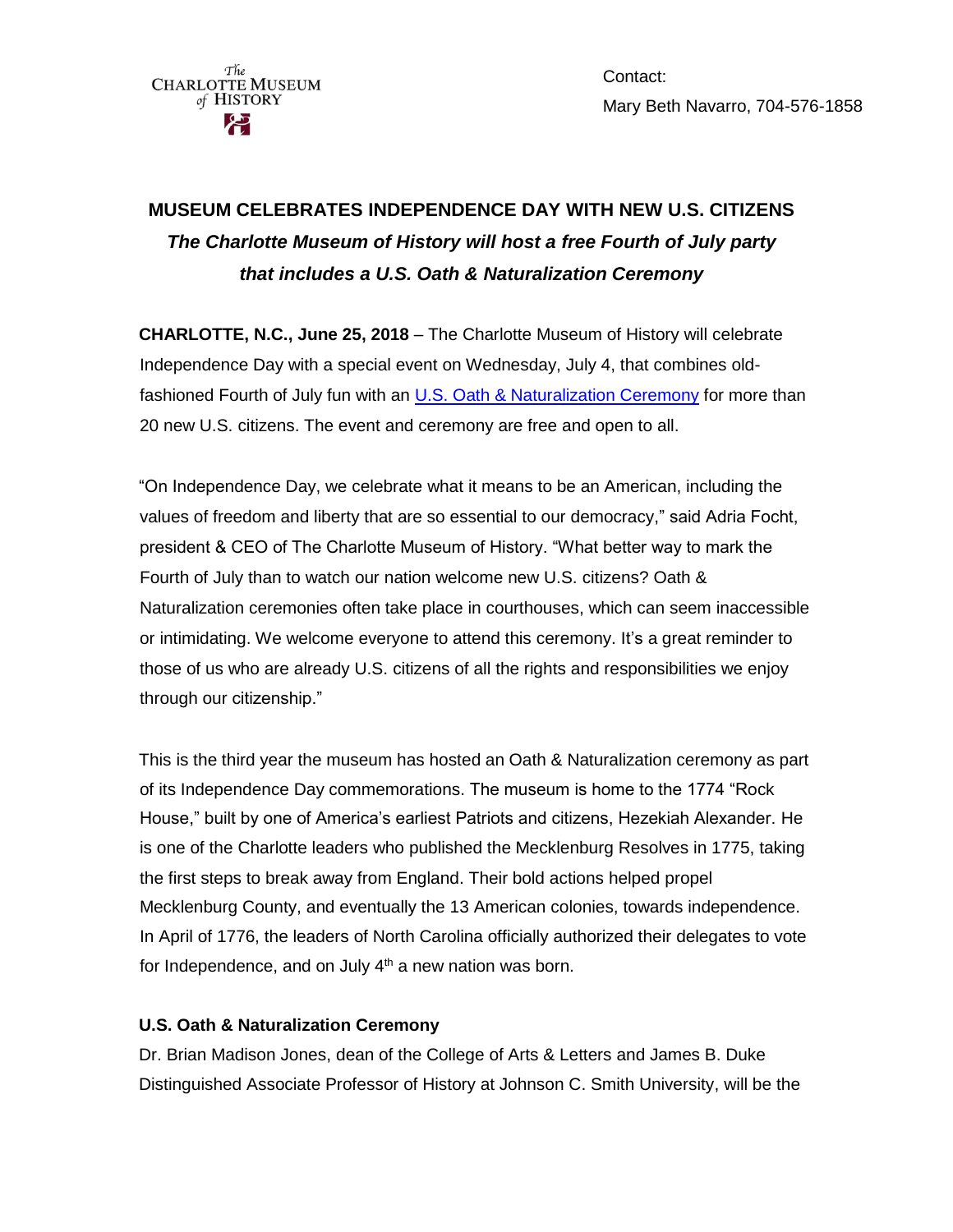

keynote speaker at the Oath & Naturalization ceremony. Christopher Baker will perform the national anthem. The League of Women Voters will be on hand to register new voters before and after the ceremony.

## **Fourth of July Activities**

Guests will enjoy a variety of activities in addition to the ceremony, including:

- Tours of the historic home of Patriot Hezekiah Alexander. It is Charlotte's oldest standing home and the only home in Mecklenburg County that pre-dates the Revolutionary War.
- The ringing of the American Freedom Bell, the largest ground-level bell in the world.
- Firework-themed crafts for kids and kids-at-heart.
- A Fourth of July carnival, including history-themed games.

## **The British History Behind America's Revolution**

As part of the event, the museum will present a lecture by University of Virginia (UVA) historian Dr. S. Max Edelson titled "The New Map of Empire: How Britain Imagined America before Independence." Edelson will use dynamic illustrations of original maps of the U.S. colonies to show Great Britain's plans to create a new London-controlled empire, over which the American colonists would have little influence. His lecture explains how Americans reacted to this grand scheme and rejected the bonds of empire. Edelson is associate professor of history at UVA and director of MapScholar, an online visualization platform for map history. Edelson's lecture is the third in the Ron Hankins "History Talks" lecture series, sponsored by the Wells Fargo Foundation.

#### **How to Go**

The museum's Independence Day celebration takes place on Wednesday, July 4, from 10 a.m.-2 p.m. at The Charlotte Museum of History, 3500 Shamrock Drive.

- 10 a.m. Home site tours, crafts and carnival activities happen throughout the day, with the exception of the 11 a.m. hour, when the Oath & Naturalization Ceremony occurs
- 11 a.m. U.S. Oath & Naturalization Ceremony